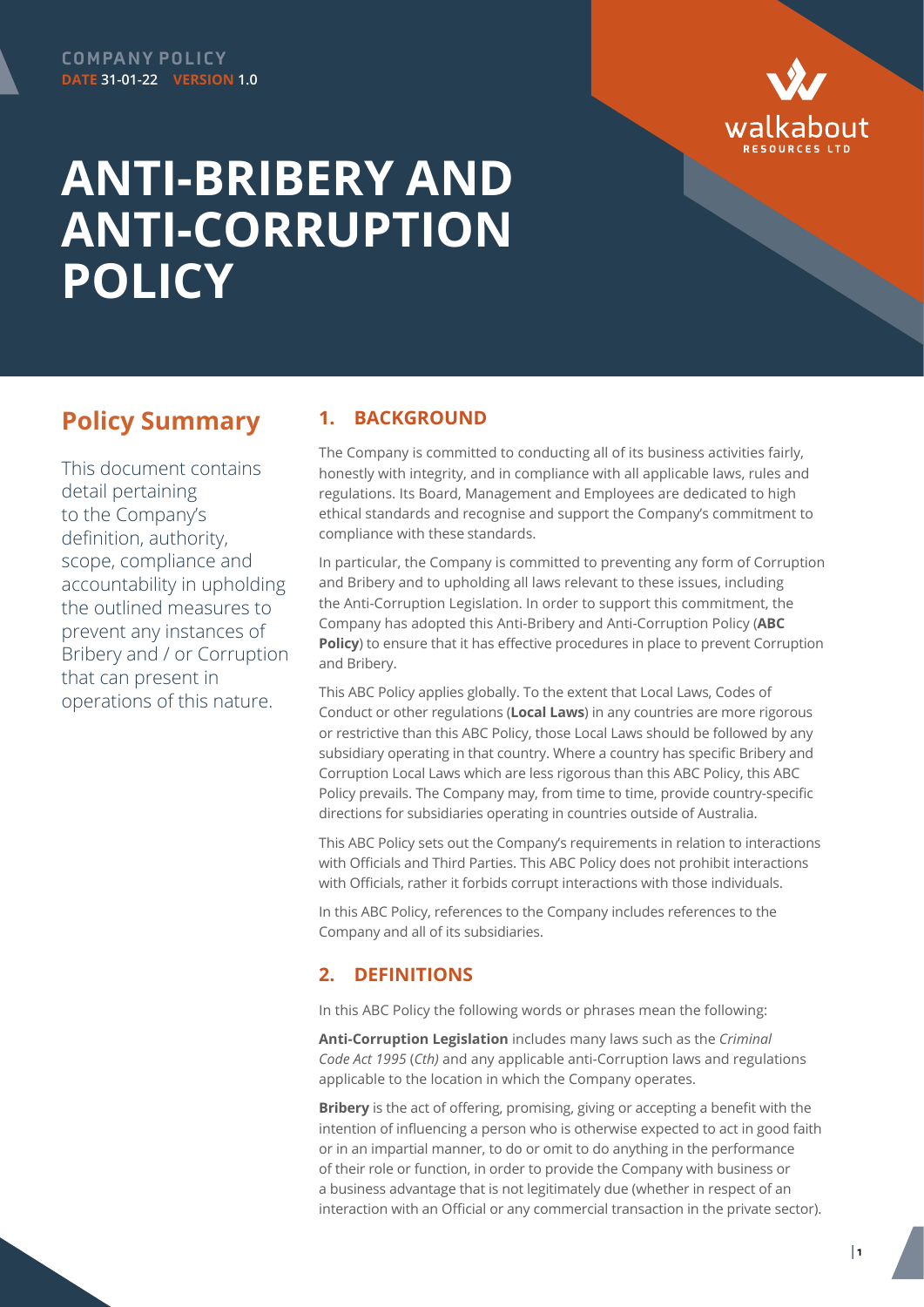

**Business Associates** means third party companies and individuals (such as joint venture partners, consultants and agents) acting on the Company's behalf, whether directly or indirectly, by representing the Company's interests to foreign governments in relation to international business development or retention of business opportunities.

**Corruption** is the abuse of entrusted power for private gain.

**Facilitation Payment** means payments of nominal amounts or other inducement made to persons in order to secure or expedite the performance of a Government Official's routine governmental duties or actions.

**Gifts, Entertainment and Hospitality** includes the receipt or offer of presents, meals or tokens of appreciation and gratitude or invitations to events, functions, or other social gatherings, in connection with matters related to the Company's business unless they:

- **a)** fall within reasonable bounds of value and occurrence;
- **b)** do not influence, or are not perceived to influence, objective business judgement; and
- **c)** are not prohibited or limited by applicable laws or applicable industry codes.

#### **Government Official** means:

- **a)** any politician, political party, party official or candidate of political office;
- **b)** any official or employee of a domestic or foreign government (whether national, state/provincial or local) or agency, department or instrumentality of any domestic or foreign government or any government-owned or controlled entity (including state-owned enterprises);
- **c)** any official or employee of any public international organisation;
- **d)** any person acting in a private or public official function or capacity for such domestic or foreign government, agency, instrumentality, entity or organisation;
- **e)** any person who holds or performs the duties of any appointment created by custom or convention or who otherwise acts in an official capacity (including, some indigenous or tribal leaders who are authorised and empowered to act on behalf of the relevant group of indigenous peoples and members of royal families);
- **f)** any person who holds themselves out to be an authorised intermediary of a government official.

**Item of Value** includes, amongst other things, cash, travel, meals, gifts, entertainment and hospitality, other tangible or intangible benefits or anything of value.

**Money-Laundering** means the process by which a person or entity conceals the existence of an illegal source of income and then disguises that income to make it appear legitimate.

**Official** means a government official, political party, official or officer of a political party or candidate for political office.

**Personnel** means all persons acting (whether authorised or unauthorised) on behalf of the Company at all levels, including officers, directors, temporary staff, contractors, consultants and employees of the Company.

**Secret Commissions** means offering or giving a commission to an agent or representative of another person that is not disclosed by that agent or representative to their principal to induce or influence the conduct of the principal's business.

**Secure an Improper Advantage** includes obtaining any commercial or financial benefit.

**Third Party** means any individual or organisation other than Officials, with whom Personnel come into contact during the course of their employment or business relationships associated with the Company.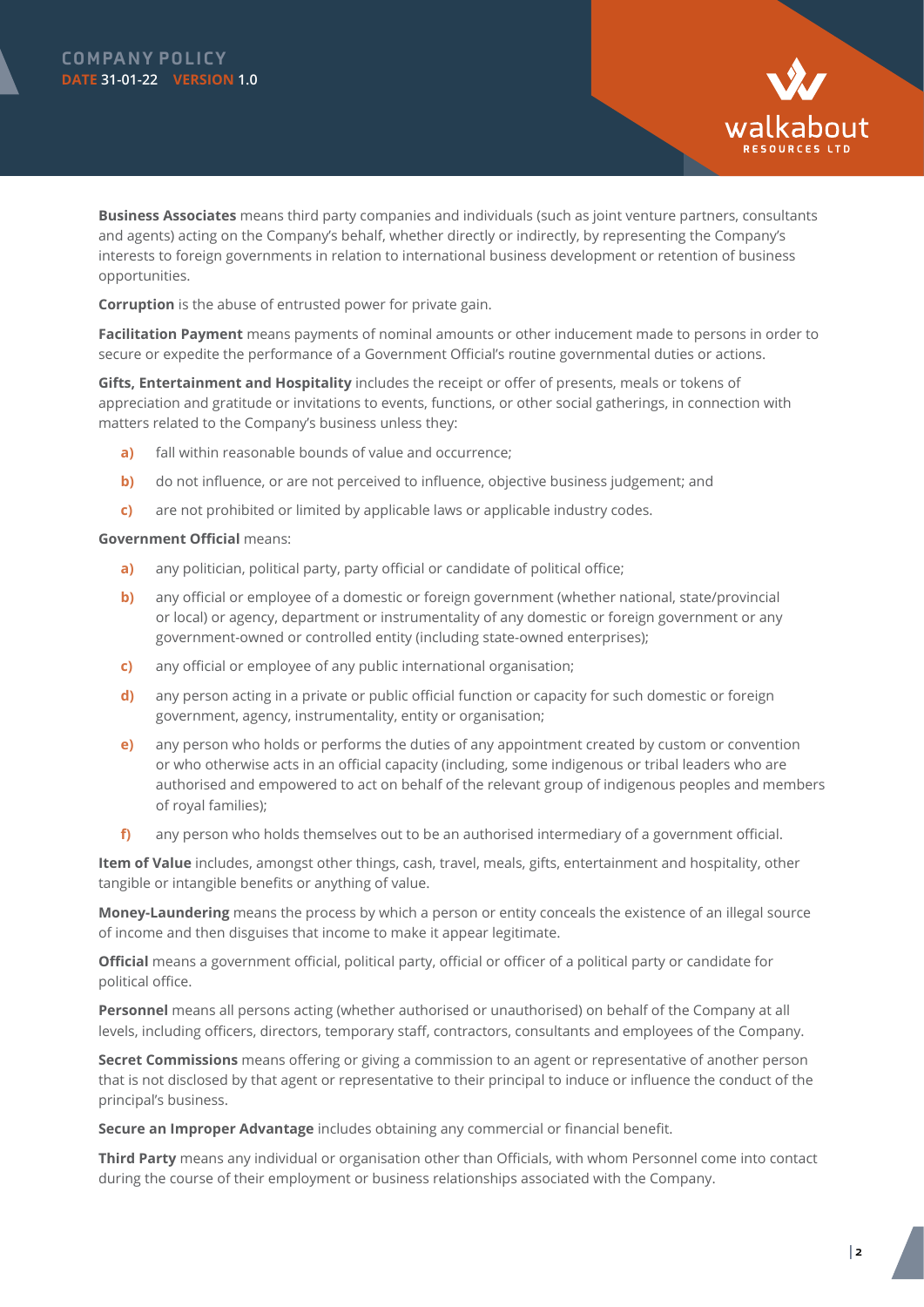

# **3. PURPOSE**

The purpose of this ABC Policy is to:

- **a)** Set out the responsibilities of the Company and its management and Personnel in upholding the Company's commitment to preventing any form of Bribery or Corruption; and
- **b)** provide information and guidance to Personnel on how to recognise and deal with any potential Bribery and Corruption issues.

# **4. SCOPE AND AUTHORITY**

The Company requires all Personnel to comply with this ABC Policy as well as the Anti-Corruption Legislation. The prevention, detection and reporting of Bribery and other forms of Corruption are the responsibility of all those working for the Company or under its control.

This ABC Policy applies to all Personnel, including directors, temporary staff and contractors, and business associates of the Company. This Policy supplements, and does not replace, the Code of Conduct applicable to the Company and any of its subsidiaries.

# **5. RESPONSIBILITY FOR POLICY COMPLIANCE AND TRAINING**

- **a)** The Company's Board is responsible for the overall administration of this ABC Policy. The Board will monitor the implementation of this ABC Policy and will review on an ongoing basis the ABC Policy's suitability and effectiveness. Internal control systems and procedures will be audited regularly to ensure that they are effective in minimising the risk of non-compliance with this ABC Policy.
- **b)** In addition to the Board, each of the Company's subsidiaries outside Australia has designated executives responsible for monitoring and applying this ABC Policy.
- **c)** A copy of this ABC Policy will be made available to all Personnel via the Company's website and in such other ways as will ensure the ABC Policy is available to Personnel wishing to use it.
- **d)** All Personnel are required to understand and comply with this ABC Policy and to follow the reporting requirements set out in this ABC Policy. To this end, regular and appropriate training on how to comply with this ABC Policy will be provided to all senior managers and other relevant Personnel by the Board for each business. However, it is the responsibility of all Personnel to ensure that they read, understand and comply with this ABC Policy.
- **e)** All Business Associates are required to be made aware of this ABC Policy and to undertake to comply with this ABC Policy in relation to any of their dealings with, for or on behalf of the Company.
- **f)** The prevention, detection and reporting of Bribery and other improper conduct addressed by this ABC Policy are the responsibility of all those working for or engaged by the Company. All Personnel should be vigilant and immediately report any breaches or suspicious activity to the officer responsible for compliance.

# **6. CONSEQUENCES OF BREACHING THIS ABC POLICY**

- **a)** Bribery and the related improper conduct addressed by this ABC Policy are very serious offences that will be taken seriously, reviewed and thoroughly investigated by the Company. Depending on the circumstances, the incident may be referred to regulatory and law enforcement agencies.
- **b)** A breach of this ABC Policy may also expose Personnel and the Company to criminal and/or civil penalties, substantial fines, exclusion from tendering for government or private contracts, loss of business and reputational damage.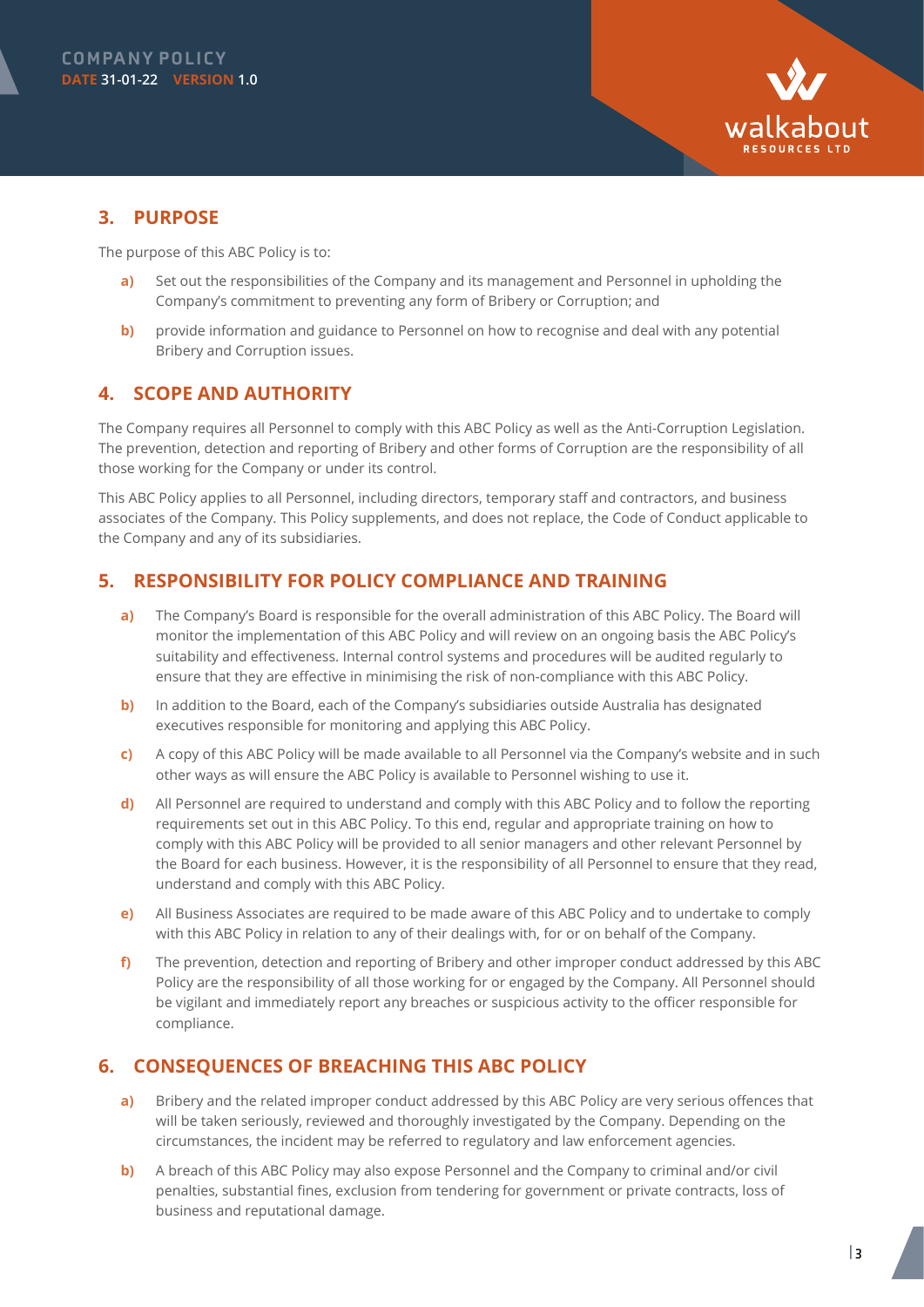

**c)** Breach of this ABC Policy by Personnel will be regarded as serious misconduct, leading to disciplinary action which may include termination of employment.

## **7. POLICY**

#### **7.1. GENERAL**

- **a)** Personnel must:
	- **i)** understand and comply with this ABC Policy and attend all relevant training;
	- **ii)** not engage in Bribery or any other form of Corruption or improper conduct;
	- **iii)** not make Facilitation Payments;
	- **iv)** not offer, pay, solicit or accept Secret Commissions;
	- **v)** not engage in Money-laundering;
	- **vi)** not give or accept Items of Value where to do so might influence, or be perceived to influence, objective business judgement or otherwise be perceived as improper in the circumstances.
	- **vii)** obtain required approvals for political contributions and charitable donations;
	- **viii)** maintain accurate records of dealings with Third Parties; and
	- **ix)** be vigilant and report any breaches of, or suspicious behavior related to, this ABC Policy.
- **b)** This ABC Policy does not prohibit the giving of normal and appropriate hospitality to, or receiving it from, Third Parties.

#### **7.2. PROHIBITION AGAINST BRIBERY AND CORRUPTION**

- **a)** The Company strictly prohibits Personnel engaging in or tolerating Bribery or any other form of Corruption or improper conduct.
- **b)** The Company's corporate values require that in all aspects of business all Personnel act honestly, adhere to the highest ethical standards, and act in compliance with all relevant legal requirements. In this respect Personnel must not engage in Bribery or any other form of Corruption.
- **c)** The prohibition of Bribery under this ABC Policy includes the provision or conveying of an Item of Value to any Third Party, Official or family members of Officials, whether directly or indirectly, to secure any improper advantage or to obtain or retain business. This means that Personnel must not:
	- **i)** offer, promise or give an Item of Value with the intention of influencing an Official or Third Party who is otherwise expected to act in good faith or in an impartial manner, to do or omit to do anything in the performance of their role or function, in order to provide the Company with business or an improper advantage; or
	- **ii)** authorise the payment or provision of Items of Value to any other person, if it is known, or reasonably should have been known, that any portion of that payment or Item of Value will be passed onto an Official or Third Party to secure an improper advantage or obtain or retain business; or
	- **iii)** engage, or procure, a third party to make a payment or provide an Item of Value to an Official or Third Party, (or to procure another person to make such payment or provision), in order to secure an improper advantage or obtain or retain business.
- **d)** The prohibition of Bribery under this ABC Policy also includes the request or acceptance of (or the agreement to accept) an Item of Value from an Official or Third Party either: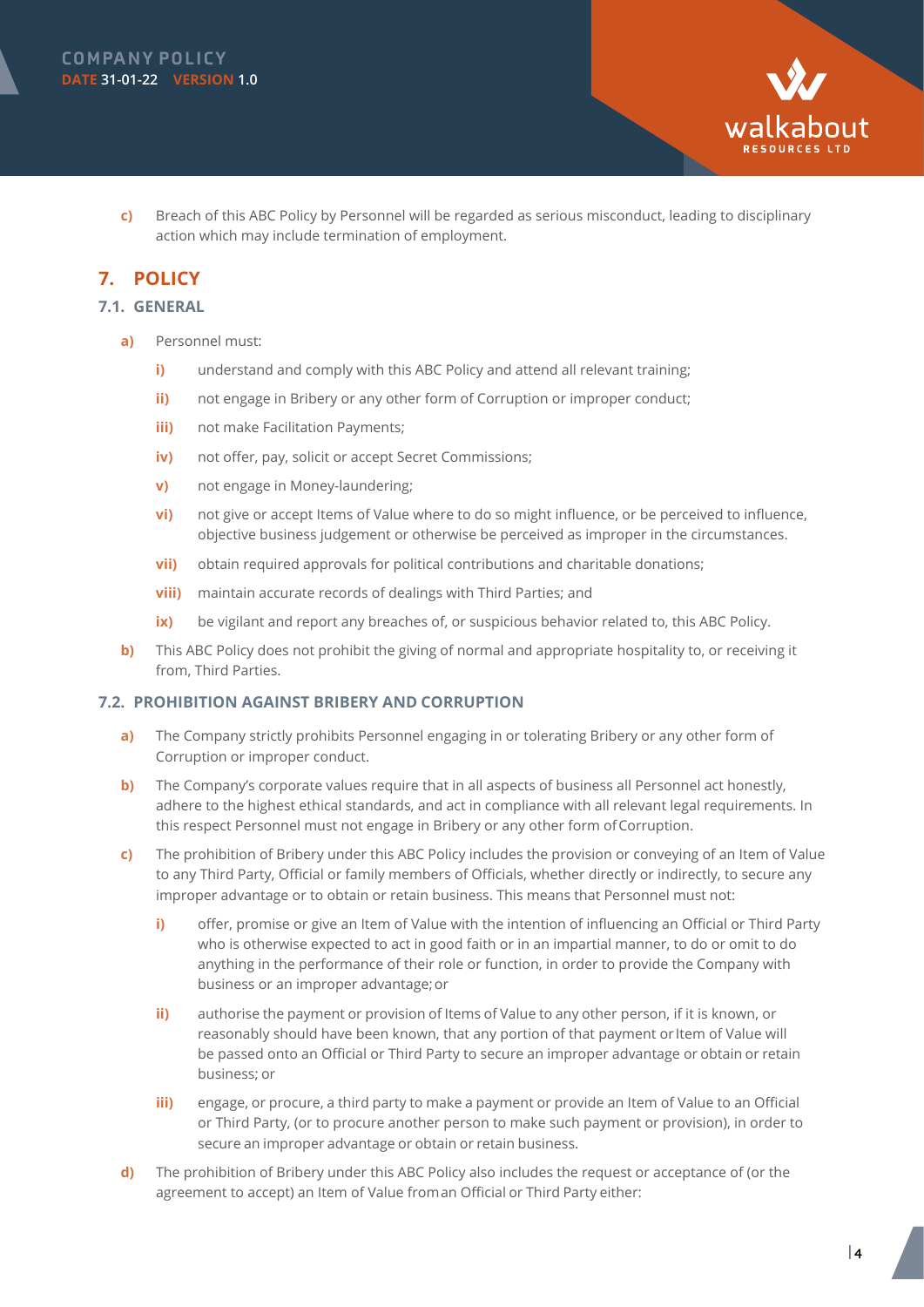



- **i)** intending that, in consequence, a function or activity should be performed improperly (whether by the requestor/acceptor or another person); or
- **ii)** where the request, agreement or acceptance itself constitutes the recipient's improper performance of a function or activity; or
- **iii)** as a reward for the improper performance of a function or activity (whether by the recipient or another person).

#### **7.3. PROHIBITION ON FACILITATION PAYMENTS, SECRET COMMISSIONS AND MONEY-LAUNDERING**

- **a)** The Company does not condone the making of Facilitation Payments, Secret Commissions and Money Laundering.
- **b)** Personnel are prohibited from:
	- **i)** making Facilitation Payments;
	- **ii)** offering, paying, soliciting or receiving Secret Commissions; and
	- **iii)** engaging in Money-laundering.

#### **7.4. POLITICAL CONTRIBUTIONS AND CHARITABLE DONATIONS**

#### **a) Political Contributions**

The Company prohibits Personnel from making political contributions to Officials on behalf of the Company. Any donations above a level determined in Federal legislation must be disclosed annually to the Australian Electoral Commission and will be published on its website.

This ABC Policy does not seek to curtail an individual's freedom to make political contributions in their personal capacity.

The context of any other political contributions is key in determining their appropriateness. For instance, it is permissible for the Company to make a payment to attend a political function in circumstances where such payment could not be construed as an attempt to influence the political party.

If you are in any doubt as to the appropriateness of any political contribution, you should consult the Board before it is given or accepted or otherwise as soon as possible.

#### **b) Charitable Donations**

The Company can only make charitable donations that are legal and ethical under Local Laws and practices. In order to ensure that donations made by the Company to charitable organisations are for proper charitable purposes, Personnel must only make donations on behalf of the Company to charitable organisations previously approved by the Company and within approved financial limits.

A list of approved charitable organisations is to be maintained by the Board and provided upon request.

#### **7.5. INTERACTIONS WITH OFFICIALS AND THIRD PARTIES MUST BE COMPLIANT**

- **a)** All interactions with Officials, Third Parties and Business Associates must comply with this ABC Policy, and the Company and Personnel must not take any actions, whether direct or indirect, which create the appearance of impropriety regardless of whether there is any improper intent behind their actions.
- **b)** The prohibitions under this ABC Policy include a prohibition on Personnel using personal funds to undertake any interaction or transaction that is prohibited under this ABC Policy.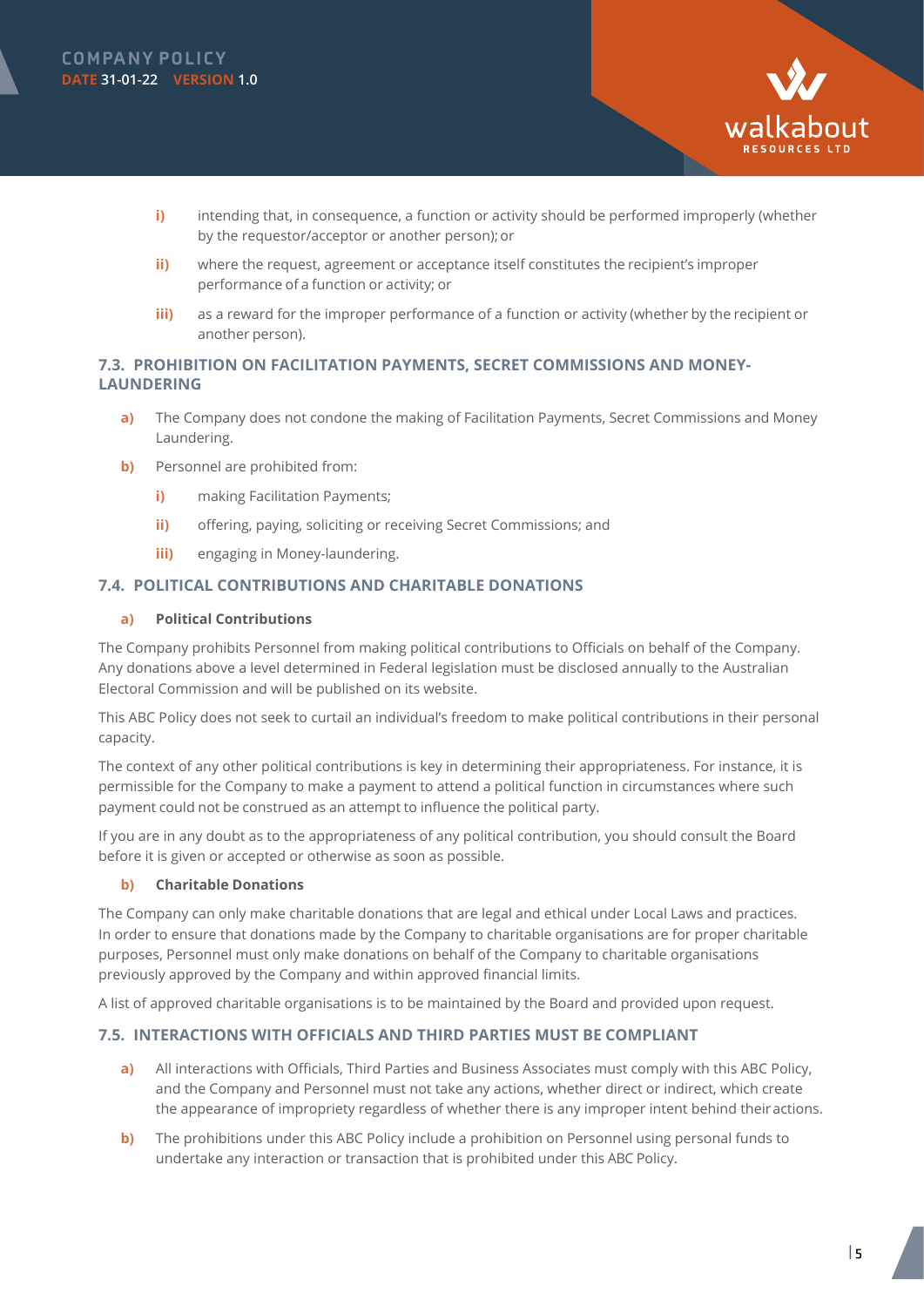

#### **7.6. DOCUMENTATION AND RECORDKEEPING**

- **a)** As part of the Company's commitment to open and honest business practice the Company requires all of its businesses to maintain accurate books of account and records.
- **b)** The Company and its subsidiaries must keep accurate and complete records of all business transactions:
	- **i)** in accordance with generally accepted accounting principles and practices;
	- **ii)** in accordance with the Company's accounting and finance policies; and
	- **iii)** in a manner that reasonably reflects the underlying transactions and events.
- **c)** It is the responsibility of all Personnel to ensure that all business transactions are recorded honestly and accurately and that any errors or falsification of documents are promptly reported to the appropriate member of the senior management team of the relevant business, and corrected. No accounts are to be kept "off the books" to facilitate or conceal improper payments.

#### **7.7. COMPLIANCE WITH LOCAL LAWS REQUIRED**

If Local Laws in a particular country or region are more restrictive than this ABC Policy, then any Personnel, including any Business Associates operating in that country or region must fully comply with the more restrictive requirements.

#### **7.8. REPORTING VIOLATIONS AND SUSPECTED MISCONDUCT**

- **a)** Any Personnel or stakeholder who believes that a violation of this ABC Policy or any laws has been committed, is being committed, or is being planned, should report the matter immediately to the Board.
- **b)** If anyone is unsure whether a particular act constitutes Bribery, a Facilitation Payment, Secret Commission, Money-laundering or an improper Item of Value, or has any other queries, they should ask the Board.

#### **7.9. PROTECTION**

- **a)** The Company prohibits retaliation against anyone reporting such suspicions.
- **b)** Personnel who wish to raise a concern or report another's wrongdoing, or who have refused pressure to either accept or offer a bribe, should not be worried about possible repercussions. The Company encourages openness and will support any Personnel who raises genuine concerns in good faith under this ABC Policy.
- **c)** If you are not comfortable, for any reason, with speaking directly to the Board, the Company has a Whistleblower Protection Policy which affords certain protections against reprisal, harassment or demotion for making the report.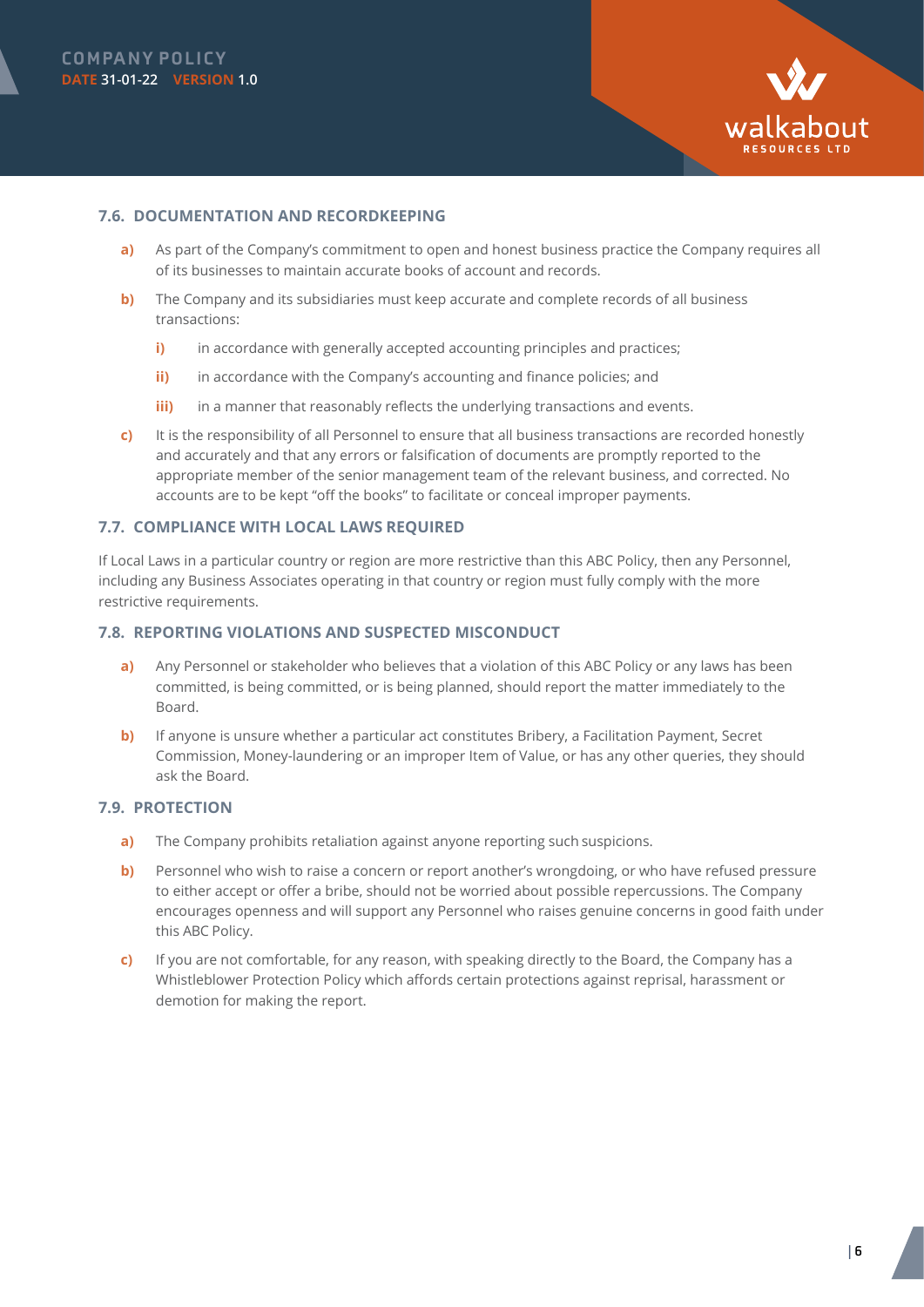



### **8. MONITORING AND REVIEW**

- **a)** Material breaches of this ABC Policy will be reported to the Board or a committee of the Board.
- **b)** The Board will monitor the content, effectiveness and implementation of this ABC Policy on a regular basis. There may also be independent reviews taken from time to time. Any findings, updates or improvements identified will be addressed as soon as possible.
- **c)** Personnel are invited to comment on this ABC Policy and suggest ways in which it might be improved. Comments, suggestions and queries should be addressed to the Board.

# **9. SCOPE OF POLICY**

This Policy is applicable to the entire workforce of Walkabout and its subsidiaries, including senior executive, financial officers, contractors, and members of the Walkabout Board of Directors. This policy is applicable to all our operational areas and joint ventures where Walkabout has operational control.

**Andrew Cunningham** Chief Executive Officer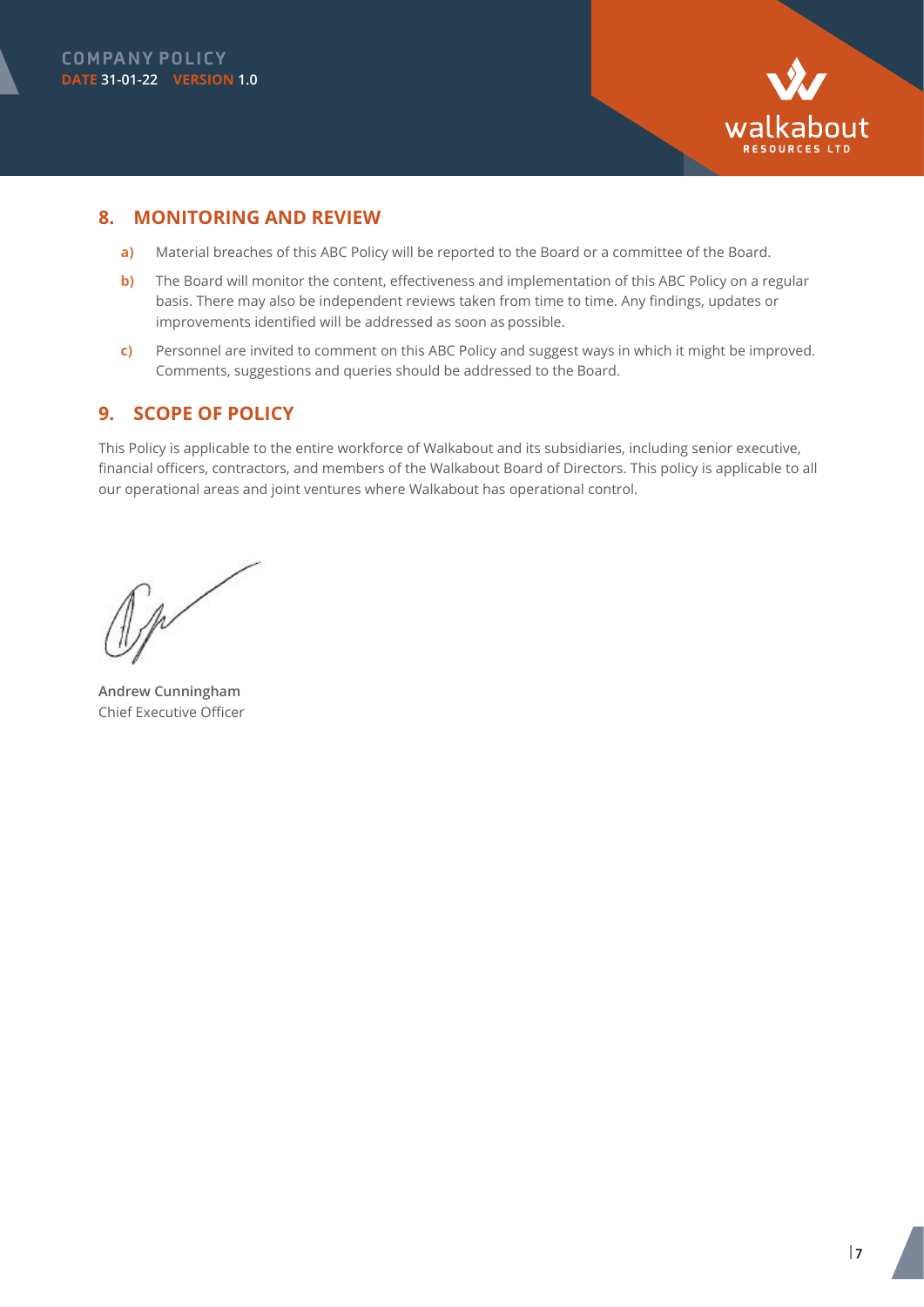

# **APPENDIX – ITEMS OF VALUE REGISTER**

# **1. DEFINITIONS**

**Gifts, Entertainment and Hospitality** includes the receipt or offer of presents, meals or tokens of appreciation and gratitude or invitations to events, functions, or other social gatherings, in connection with matters related to the Company's business unless they:

- **a)** fall within reasonable bounds of value and occurrence;
- **b)** do not influence, or are not perceived to influence, objective business judgement; and
- **c)** are not prohibited or limited by applicable laws or applicable industry codes.

**Item of Value** includes, amongst other things, cash, travel, meals, Gifts, Entertainment and Hospitality and other tangible or intangible benefits or anything of value.

# **2. COMPLETING THE ITEMS OF VALUE REGISTER**

The following information is required in completing the Items of Value Register:

#### **RECEIVING ITEMS OF VALUE**

Date Received

Name, Position & Business Unit of Recipient

Name of Giver (Who is giving you the gift / entertainment)

Description of gift / entertainment

Value \$

Reason for acceptance

Decision on what will happen to gift / entertainment

Name and Position of Approving Manager (e.g. GM)

#### **OFFERING ITEMS OF VALUE**

Date Offered

Name, Position & Business Unit of Offeror

Name of Receiver (Who are you offering the gift / entertainment too)

Description of gift / entertainment

Value \$

Reason for offering

Decision on what will happen to gift / entertainment

Name and Position of Approving Manager (e.g. GM)